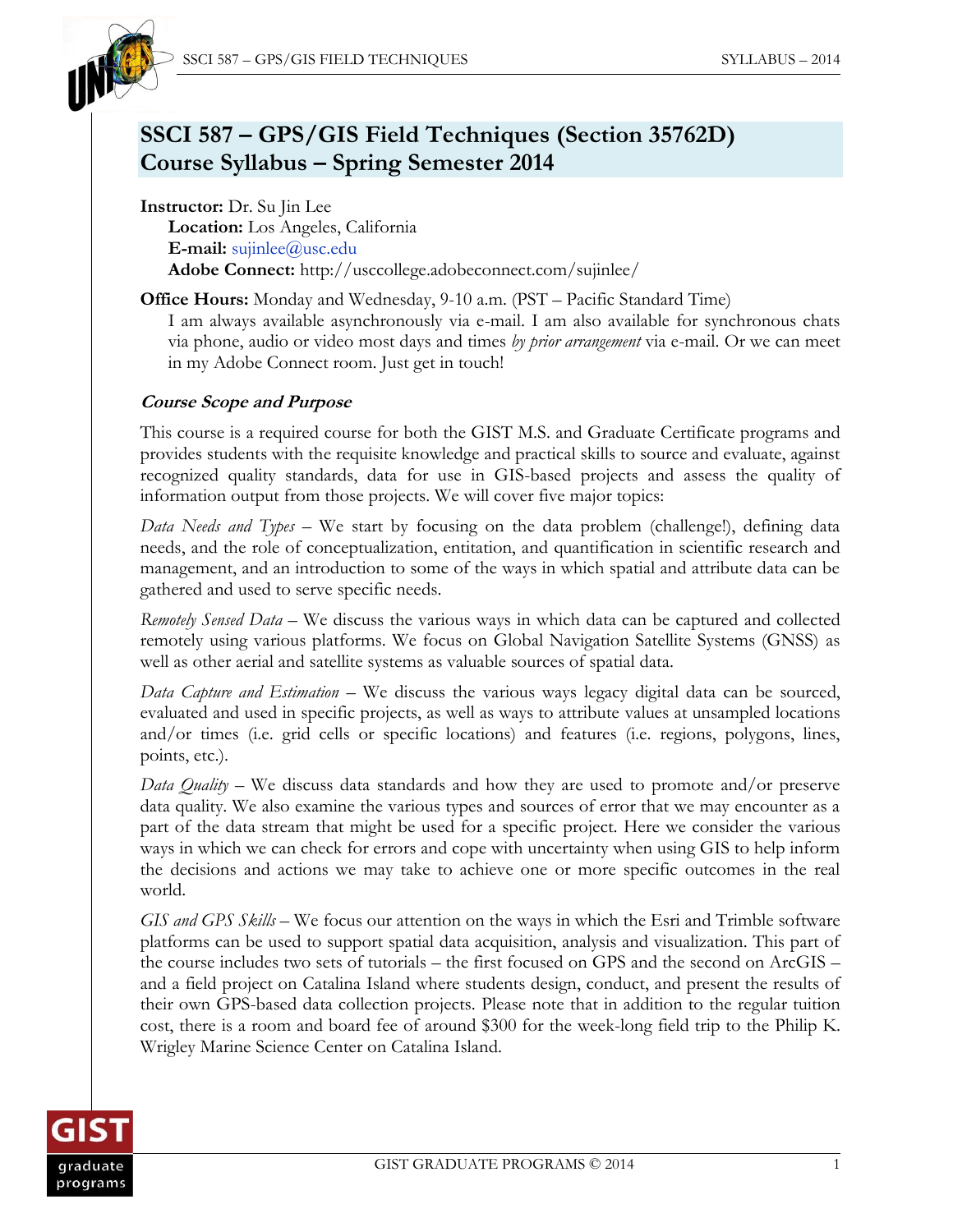

#### **Learning Outcomes**

When you have completed this course, you will be able to:

- Design and implement a strategy for capturing or sourcing geospatial data and any accompanying metadata;
- Assess the impact of national and international data standards on the sourcing and availability of geospatial data;
- Critically evaluate the potential impacts of data quality on spatial analysis and decision making;
- Specify fitness for purpose (i.e. use) criteria and apply them to the evaluation of geospatial data for specific applications
- Master the basic elements of Trimble's GPS field mapping and Esri's ArcGIS spatial analysis and mapping software platforms so you can acquire, organize, store, analyze, model, visualize, and share your own spatial data.

### **Course Formats**

This a graduate level course, so you should expect this class to be both academically robust and intellectually challenging. As graduate students you are expected to engage with the information you are learning and to explore the heady cauldron of ideas, opinion, and analysis that describe our collective effort to thoroughly interrogate the subject at hand. Learning arises from active engagement with the knowledge found in our reading materials and with one another. As in any graduate-level class, the instructor's role is that of a guide who keeps you on this path of discovery and you will find that you will learn much from your fellow classmates. The challenge for us is to replicate such an academic experience within the milieu of "online learning".

All course materials will be organized through Blackboard. The main theoretical concepts will be provided through course notes and assigned readings. Hands-on practical exercises will use various software products accessible over the Internet. Assignments will give students an opportunity to internalize and apply the concepts and theory learned from readings. Some assignments require student interaction, all will benefit from it.

We have several technologies that will facilitate our course work and our interactions, despite our dispersed locations. These include:

- *Blackboard* All course materials and correspondence will be posted on the course Blackboard site. As a registered student you'll find this course will show up in your available courses no later than 12:00 noon, PST on the first day of classes. It is here that the day-to-day flow of the course will be recorded.
- *Discussion boards* On the Blackboard site, we'll post a number of discussion forums and threads relevant to various course topics. I may or may not participate in these discussions but they are vitally important when we get to the hands-on work as we expect students to work "together" on these exercises, sharing hints and help as you would do in a common laboratory classroom. Additional discussion forums and threads may be used to organize asynchronous discussions.
- *Live meetings and presentations* At USC, we use a browser-based service called Adobe Connect to create synchronous, interactive sessions. With voice and webcam capabilities Adobe Connect can be used to share presentations and even our desktops between two or more people.

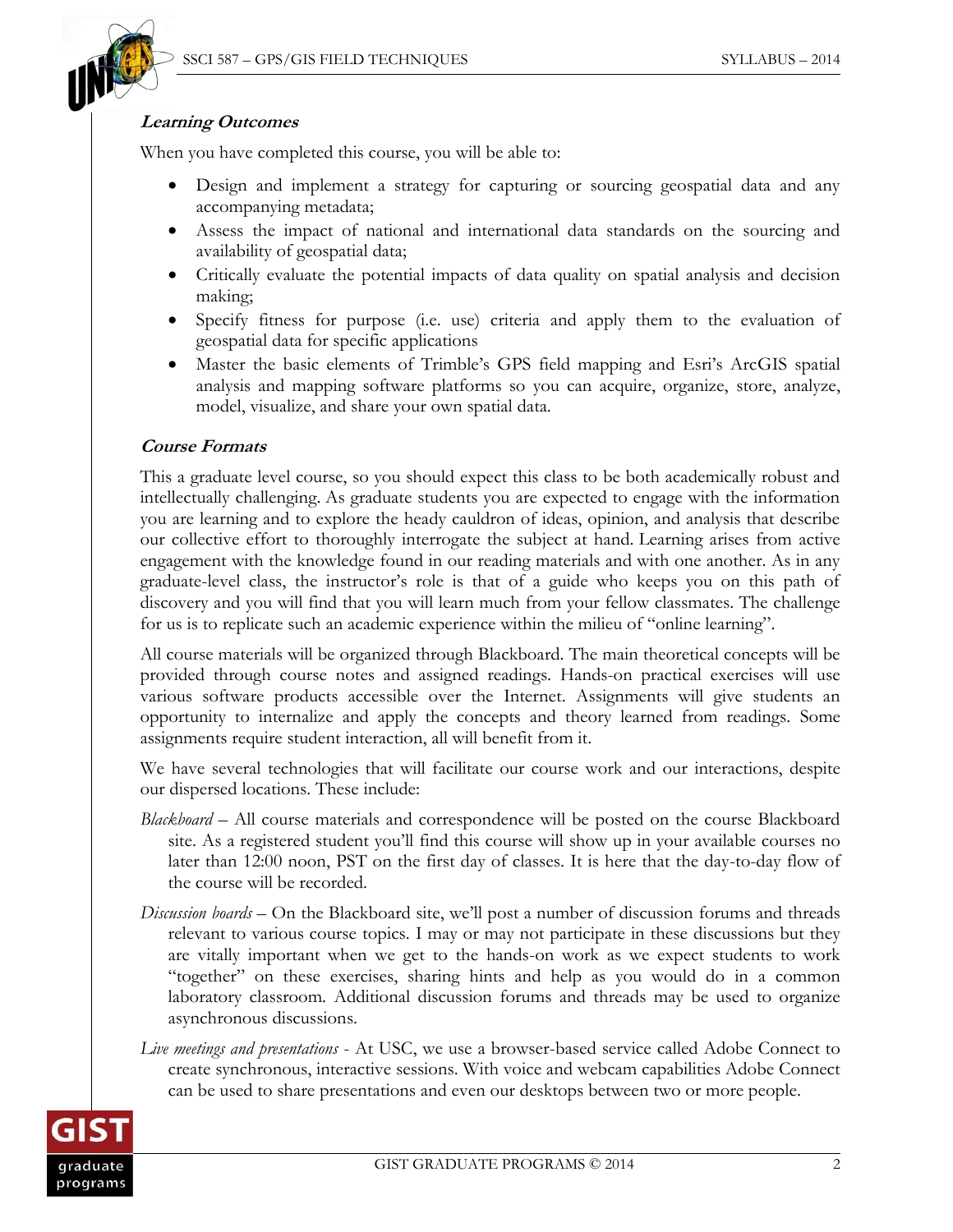

*Individual meetings* - While Adobe Connect can be used for one-on-one meetings, we generally find it's easier to use the free VOIP and chat technology, Skype (http:/[/www.skype.com\)](http://www.skype.com/) for individual chats.

#### **Assessment**

Your grade in this class will be determined on the basis of several different assessment tools:

- **Resume Assignment – <sup>1</sup> for a total of 2 points.** We require all current students to post and maintain a public resume, short biography and recent photo on our shared GIST Student Community Blackboard site. With your permission, your photo and resume will be posted to the Spatial Sciences Institute website and your resume will be included in the GIST Resume Book. The latter is compiled annually and along with our web presence used to promote our programs and more importantly, your skills, experience, and professional aspirations.
- **Reading Assignments – <sup>5</sup> for a total of 10 points.** These will focus on the theory portion of the course as presented in the weekly readings. Their objective is to help you evaluate and integrate the information you have acquired from the course readings. Some of these will involve discussions and collaborative work and some will be individual efforts. These are graded on an  $A/B/C$  scale – A is excellent, B is good, C is not acceptable (and also not acceptable for graduate level work). The first reading assignment is required and following this assignment, you are free to choose any four of the nine subsequent assignments but you must complete and submit them for grading in the weeks specified at the end of this syllabus. Late assignments will be docked one grade and no grade will be given for assignments turned in more than one week late.
- **GPS Tutorials – 3 for a total of 9 points.** The "hands-on" GPS assignments will require you to work through various GPS skill development activities. To demonstrate that you have completed the steps comprising each of the assignments, you will submit a Word document containing digital output and/or brief text answers from parts of the exercises, such as a map. These are graded on an  $A/B/C$  scale (as documented above). Late assignments will be docked one grade and no grade will be given for assignments turned in more than one week late.
- **GIS Tutorials – <sup>3</sup> for a total of 9 points.** The "hands-on" GIS assignments will require you to walk through various GIS skill development activities that build on those completed in *SSCI 581: Concepts for Spatial Thinking.* To demonstrate that you have completed the steps comprising each of the assignments, you will submit a Word document containing digital output and/or brief text answers from parts of the exercises, such as a map. These are graded on an A/B/C scale (as documented above). You are free to choose any three of the five assignments but you must complete and submit them for grading in the weeks specified at the end of this syllabus. Late assignments will be docked one grade and no grade will be given for assignments turned in more than one week late.
- **Discussion Forums 3 for a total of 6 points.** These will focus on varying combinations of theory and practice and anticipate that you will post a minimum of three new messages (i.e. one per forum) and six replies (i.e. two per forum) to messages posted by your classmates at designated times throughout the semester. Late postings will be docked one grade and no grade will be given for messages and/or replies posted more than one week late.

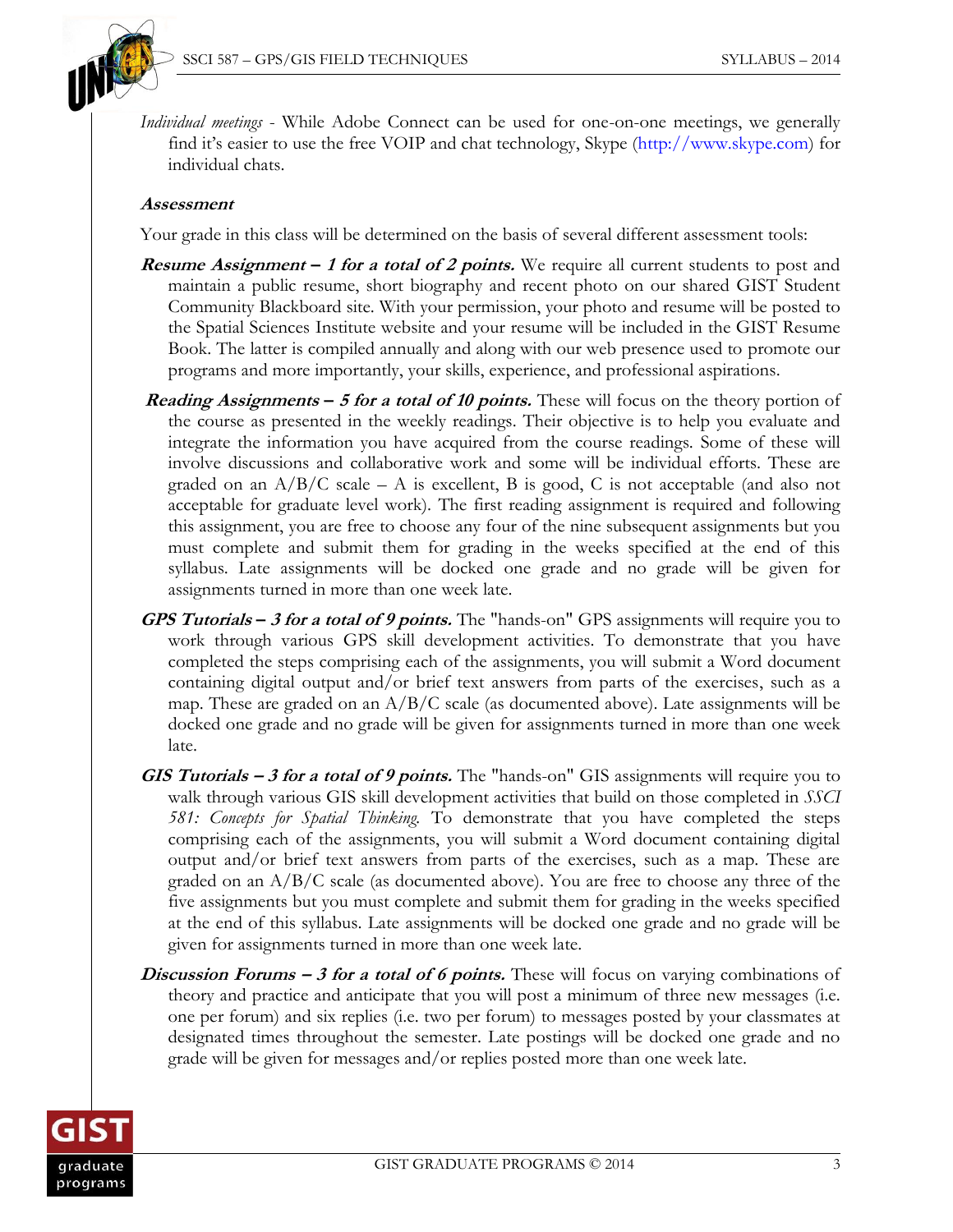

- **Exercises – 3 for a total of 9 points.** In order to demonstrate that you understand the basic concepts and skills learned in the class, you will complete three exercises that will integrate key concepts and ideas and take some independent thought. Late exercises will be docked one grade and no grade will be given for exercises turned in more than one week late.
- **Catalina Field Component – 3 for a total of 25 points.** For this part of the class, you will be divided into a series of small teams and each team will deliver two oral presentations (one at the start of the week on what they plan to do and one at the end of the week summarizing their results and what did and did not work for them) along with a poster presentation summarizing their projects and the accompanying results. The posters must be submitted for grading (in electronic form) before leaving the island.
- **Research Reports** 2 for a total of 30 points. The first report (10 points) will provide you with an opportunity to describe the data capture options and challenges for a project of your choice from a list of projects spanning a variety of application domains. The second report (20 points) will take one or other of two forms depending on your student status. Students enrolled in the M.S. in Geographic Information Science & Technology Program will prepare a prospectus for a thesis project and outline some of the methods and geospatial data sources that could be used in such a project. The remainder of the students would be afforded the opportunity to integrate all that they have learned in the semester in a specific application that I will designate when the guidelines for the final reports are distributed.

#### **Requirements**

- **Textbooks** *–* There are three required texts for this course. They are available from the USC Bookstore or online outlets such as Amazon. We encourage you to purchase these books right away since you will need these materials from the opening day of class. Please note that the Wilson and Fotheringham book is available through USC Libraries as an e-Book, but it is recommended that you purchase this book as it contains information vital to *SSCI 581: Concepts for Spatial Thinking* as well as other GIST courses.
	- Bolstad, Paul, 2012. *GIS Fundamentals: A First Text on Geographic Information Systems*, 4<sup>th</sup> edition. White Bear Lake, MN, Elder Press (available at http:/[/www.AtlasBooks.com\)](http://www.atlasbooks.com/).
	- Wilson, John P. and A. Stewart Fotheringham (editors), 2008, *The Handbook of Geographic Information Science.* Oxford, Blackwell.
	- Price, Maribeth, 2014, Mastering ArcGIS 6<sup>th</sup> edition. New York, McGraw-Hill.

You will recognize that all three books are also required for *SSCI 581: Concepts for Spatial Thinking*. These textbooks will be supplemented with Course Notes and a mixture of readings from academic journals, professional reports, and authoritative websites.

**Readings –** To be posted to Blackboard under Course Documents:

- Chrisman, N.R. (1984) The role of quality information in the long-term functioning of a geographic information system. *Cartographica* 21: 79-87.
- Johnson, C.E. and Barton, C.C. (2004) Where in the world are my field plots? Using GPS effectively in environmental field studies. *Frontiers in Ecology and the Environment* 2: 475-482.

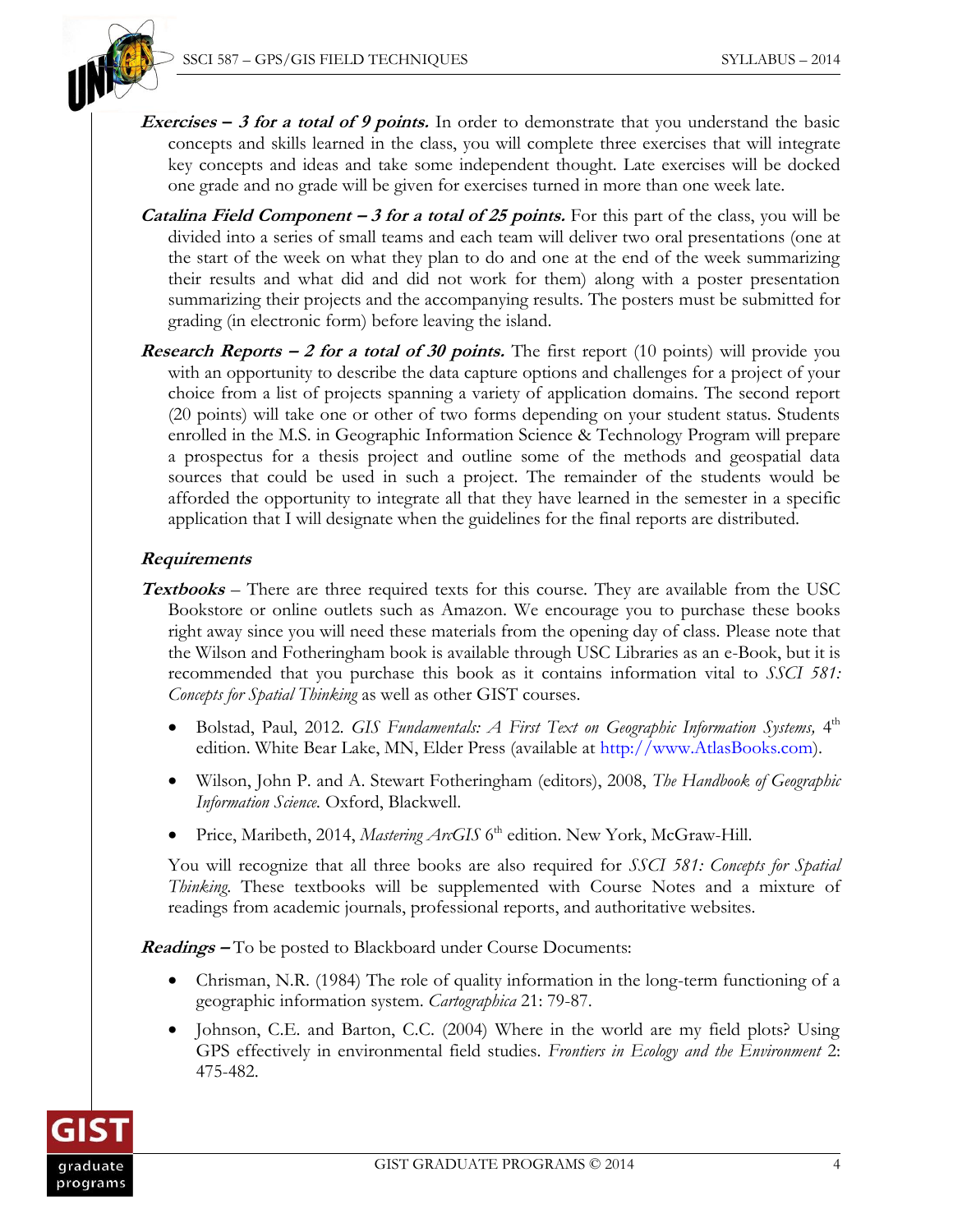

- Walter, B.S. and Schultz, J.J. (2013) Mapping simulated scenes with skeletal remains using differential GPS in open environments: An assessment of accuracy and practicality. *Forensic Science International* 228: e-33-e46
- Goodchild, M.F. (2011) Scale in GIS: An overview. *Geomorphology* 130: 5-9
- Frank, A.U. [\(2010\) Scale is introduced in spatial datasets by observation processes. In](javascript:doAuthorSearch()  Devillers, R. and Goodchild, H. (eds) *[Spatial Data Quality: From Process to Decisions.](javascript:doAuthorSearch()* Boca [Raton, FL, CRC Press: 17-30.](javascript:doAuthorSearch()
- Fisher, P.F., Comber, A., and Wadsworth, R. (2010) What's [in a name? Semantics,](javascript:doAuthorSearch()  [standards, and data quality. In Devillers, R. and Goodchild, H. \(eds\)](javascript:doAuthorSearch() *Spatial Data Quality: From Process to Decisions.* [Boca Raton, FL, CRC Press: 3-16.](javascript:doAuthorSearch()
- Goldberg, D.W. and Cockburn, M.G. (2010) Improving geocoding accuracy with candidate selection criteria. *Transactions in GIS* 14: 149-176.
- De Genst, W., Canters, F., and Gulinck, H. (2001) Uncertainty modeling in buffer operations applied to connectivity analysis. *Transactions in GIS* 5: 305-326.
- $\bullet$  Li, P., Shi, C., Li, Z., Muller, J.-P., Drummond, J., Li, X., Li, T., Li, Y., and Liu, J. (2013) Evaluation of ASTER GDEM using GPS benchmarks and SRTM in China. *International Journal of Remote Sensing* 34: 1744–1771
- Onsrud, H.J. [\(2010\) Liability for spatial data quality. In Devillers, R. and Goodchild, H.](javascript:doAuthorSearch()  (eds) *[Spatial Data Quality: From Process to Decisions.](javascript:doAuthorSearch()* Boca Raton, FL, CRC Press: 187-196.

**Technology** *–* There are several technology requirements:

- Every student must have a computer with a fast Internet connection.
- Every student MUST have a functional webcam and a microphone for use whenever a presentation or meeting is scheduled.
- We will provide laptops with the ArcGIS and Trimble Office software and a variety of GPS and other kinds of data capture devices for the Catalina field component.
- **Communications** This is a distance learning course, so most of our interactions will be asynchronous (not at the same time). All materials to be handed in will be submitted via the Blackboard Assessment link. I will also create Blackboard (BB) discussion forums throughout the semester that we will use for the aforementioned assignments and so we can discuss issues and comments on the course assignments, exercises, and projects as the need arises.

In addition, I will send via e-mail through Blackboard any notices that are time sensitive. Please be sure that you read as soon as possible all e-mail sent from Blackboard or from me. Check now to make sure that mail sent from both the USC blackboard accounts and my private domain (sujinlee@usc.edu) does not go into your junk mail!

While I am usually on-line and will probably respond to e-mails from students relatively quickly, I will endeavor to respond to all e-mail within 24 hours of receipt, aiming for no more than 48 hours delay. In the rare case when I expect to be off-line for more than 60 hours, I will post an announcement on the Blackboard site.

That said, it is each student's responsibility to stay informed about what is going on in our course. In addition to e-mail about time-sensitive topics, any important announcements will

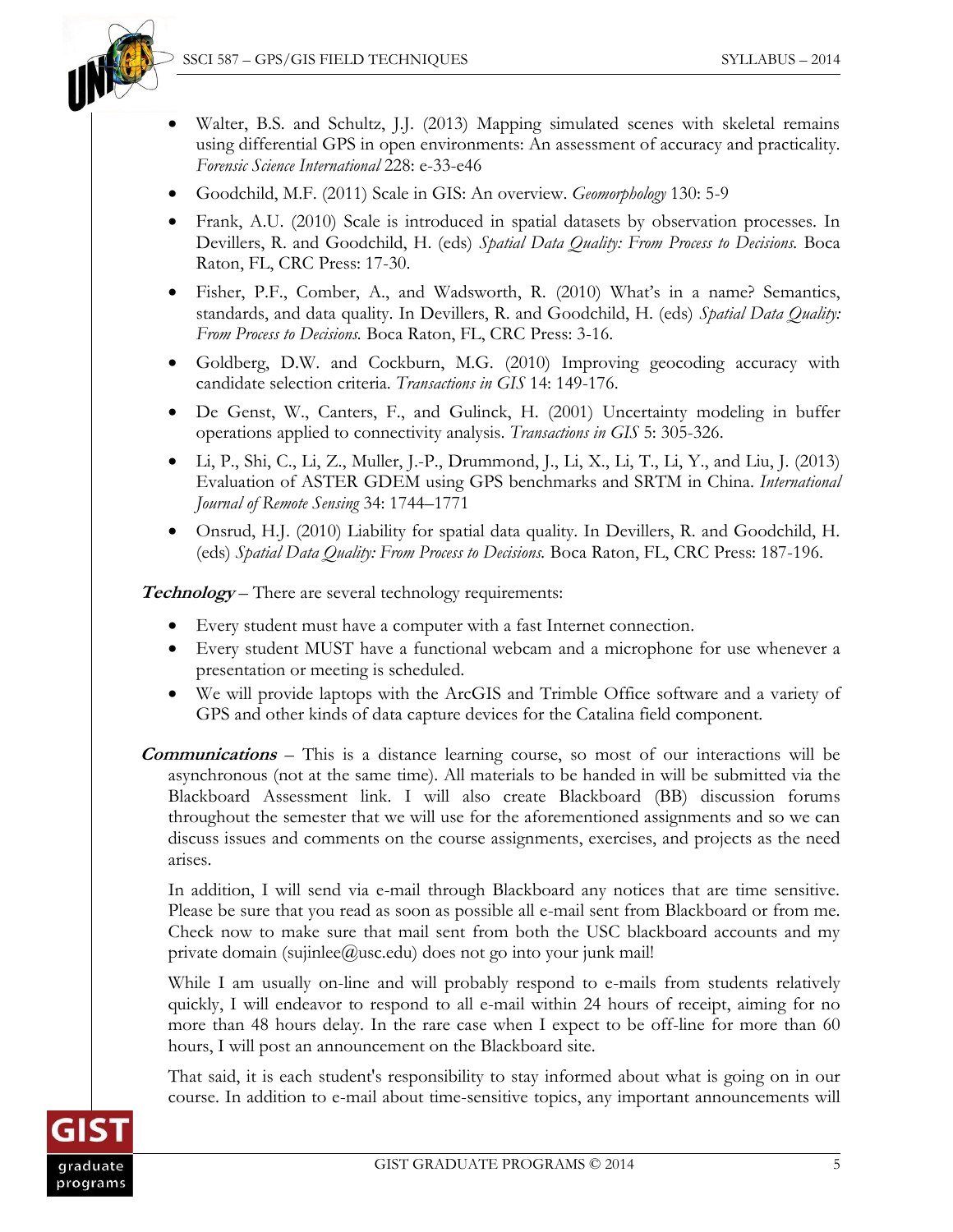

be posted on the Announcement page in Blackboard. Be sure to check these each time you log onto Blackboard.

**Workload** – This is a four credit, one semester course. Students should expect to spend 10-12 hours per week completing the work in this course.

#### **Students with Disabilities**

Any student requesting academic accommodations based on a disability is required to register with Disability Services and Programs (DSP) each semester. A letter of verification for approved accommodations can be obtained from DSP. Please be sure the letter is delivered to an instructor as early in the semester as possible. DSP is located in STU 301 and is open from 8:30 a.m. to 5:00 p.m., Monday through Friday. The phone number for DSP is (213) 740-0776.

#### **Statement on Academic Integrity**

USC seeks to maintain an optimal learning environment. General principles of academic honesty include the concept of respect for the intellectual property of others, the expectation that individual work will be submitted unless otherwise allowed by an instructor, and the obligations both to protect one's own academic work from misuse by others as well as to avoid using another's work as one's own. All students are expected to understand and abide by these principles.

Scampus, the Student Guidebook, contains the Student Conduct Code in Section 11.00, while the recommended sanctions are located in Appendix A (see [http://scampus.usc.edu/wp](http://scampus.usc.edu/wp-content/uploads/2011/07/university_governance.pdf)[content/uploads/2011/07/university\\_governance.pdf](http://scampus.usc.edu/wp-content/uploads/2011/07/university_governance.pdf) for additional details). Students will be referred to the Office of Student Judicial Affairs and Community Standards for further review, should there be any suspicion of academic dishonesty. The Review process can be found at [http://www.usc.edu/student-affairs/SJACS/.](http://www.usc.edu/student-affairs/SJACS/)

#### **Important Administrative Dates**

| $1/13$ :      | Spring semester classes begin.                                                   |
|---------------|----------------------------------------------------------------------------------|
| $1/20$ :      | Martin Luther King's Birthday, university holiday                                |
| $1/31$ :      | Last day to register & add classes, change enrollment option to Pass/No Pass or  |
|               | Audit, purchase or waive tuition refund insurance or drop a class without a mark |
|               | of "W," except for Monday-only classes and receive a 100% refund                 |
| $2/4$ :       | Last day to drop a class without a grade of "W"                                  |
| 2/17:         | Presidents' Day, university holiday                                              |
| $3/17 - 22$ : | Spring Recess                                                                    |
| $4/11$ :      | Last day to drop a class with a grade of "W"                                     |
| $5/2$ :       | Classes End                                                                      |
| 5/7:          | Report 2 due for this class                                                      |
| $5/16$ :      | Commencement                                                                     |

#### **Course Schedule (next page)**